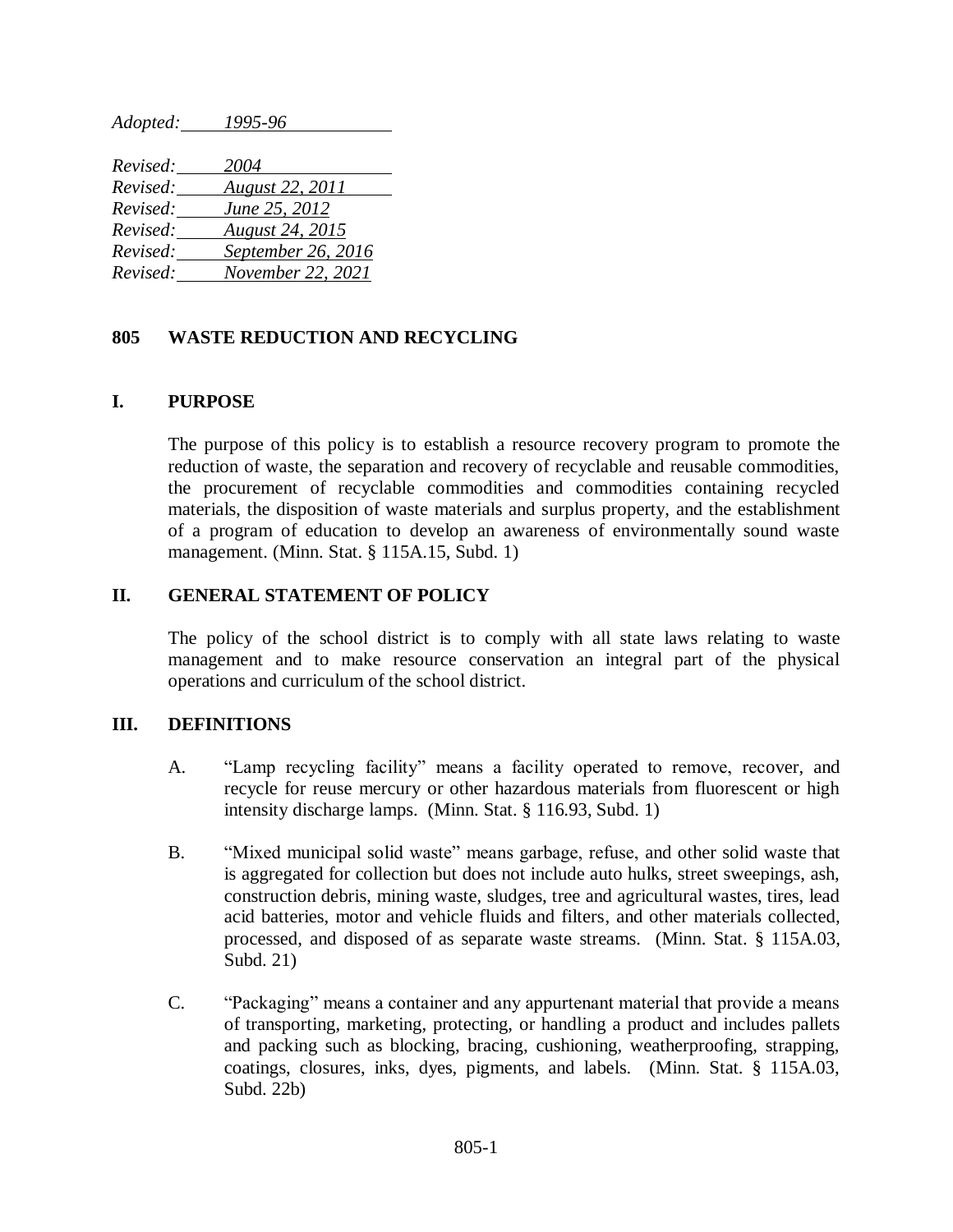- D. "Postconsumer materials" means a finished material that would normally be discarded as a solid waste having completed its life cycle as a consumer item. (Min. Stat. § 115A.03, Subd. 24b)
- E. "Rechargeable battery" means a sealed nickel-cadmium battery, a sealed lead acid battery, or any other rechargeable battery, except certain dry cell batteries or a battery exempted by the Commissioner of the Pollution Control Agency (PCA) (Commissioner). (Minn. Stat. § 115A.9157)
- F. "Recyclable commodities" means materials, pieces of equipment, and parts which are not reusable but which contain recoverable resources. (Minn. Stat. § 115A.15, Subd.  $1a(a)$ )
- G. "Recyclable materials" means materials that are separated from mixed municipal solid waste for the purpose of recycling or composting, including paper, glass, plastics, metals, automobile oil, batteries, source-separated compostable materials, and sole source food waste streams that are managed through biodegradative processes. Refuse-derived fuel or other material that is destroyed by incineration is not a recyclable material. (Minn. Stat. § 115A.03, Subd. 25a)
- H. "Recycling" means the process of collecting and preparing recyclable materials and reusing the materials in their original form that do not cause the destruction of recyclable materials in a manner that precludes further use. (Minn. Stat. § 115A.03, Subd. 25b)
- I. "Resource conservation" means the reduction in the use of water, energy, and raw materials. (Minn. Stat. § 115A.03, Subd. 26a)
- J. "Reusable commodities" means materials, pieces of equipment, parts, and used supplies which can be reused for their original purpose in their existing condition. (Minn. Stat. § 115A.15, Subd. 1a(b))
- K. "Source-separated compostable materials" means mixed solid waste that:
	- 1. are separated at the source by waste generators for the purpose of preparing it for use as compost;
	- 2. are collected separately from mixed municipal solid wastes;
	- 3. are comprised of food wastes, fish and animal waste, plant materials, diapers, sanitary products, and paper that is not recyclable because the Commissioner has determined that no other person is willing to accept the paper for recycling;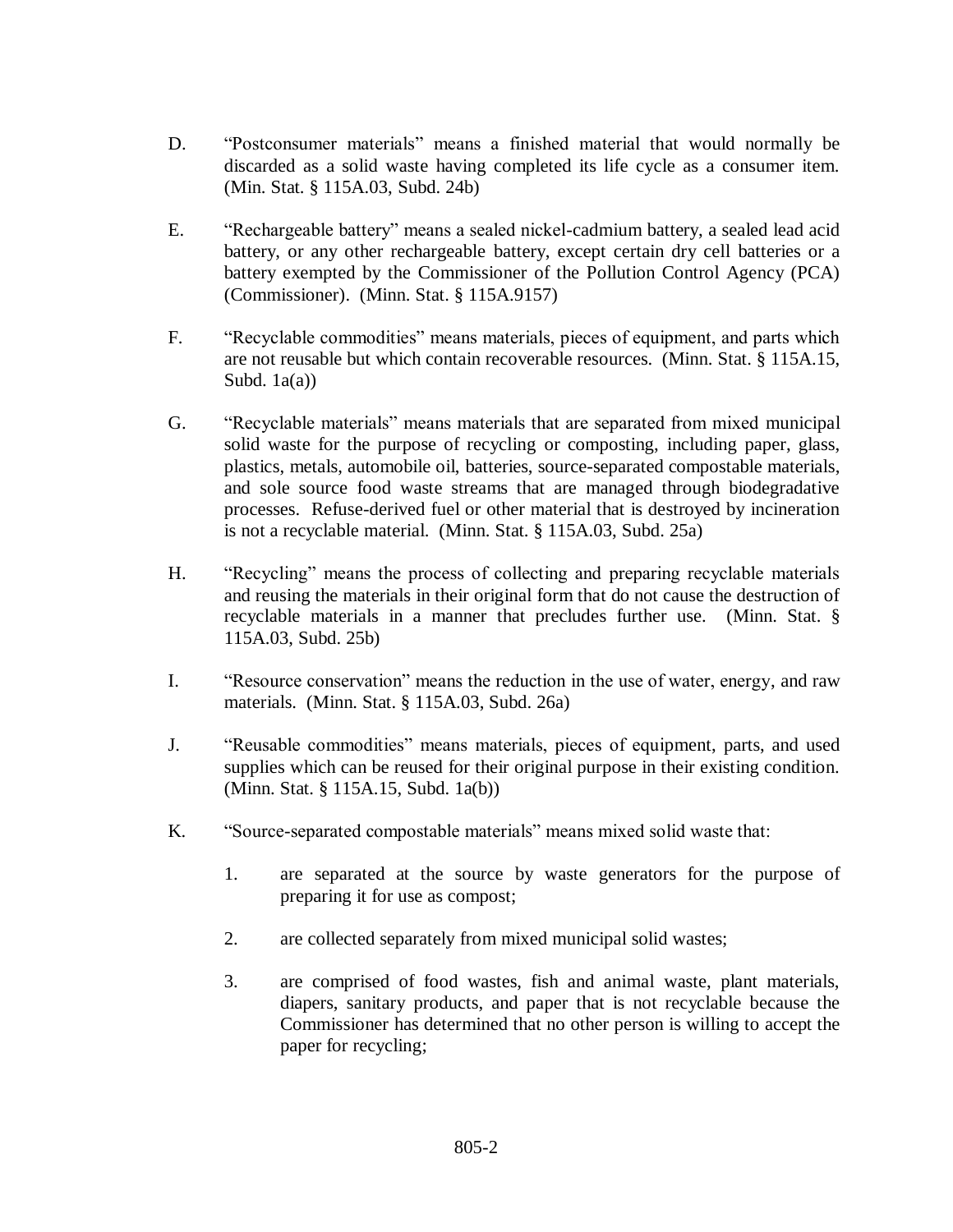- 4. are delivered to a facility to undergo controlled microbial degradation to yield a humus-like product meeting the PCA's class I or class II, or equivalent, compost standards and where process rejects do not exceed 15 percent by weight of the total material delivered to the facility; and
- 5. may be delivered to a transfer station, mixed municipal solid waste processing facility, or recycling facility only for the purposes of composting or transfer to a composting facility, unless the Commissioner determines that no other person is willing to accept the materials.

(Minn. Stat. § 115A.03, Subd. 32a)

- L. "Waste reduction" or "source reduction" means an activity that prevents generation of waste or the inclusion of toxic materials in waste, including:
	- 1. reusing the product in its original form;
	- 2. increasing the life span of a product;
	- 3. reducing material or the toxicity of material used in production or packaging; or
	- 4. changing procurement, consumption, or waste generation habits to result in smaller quantities or lower toxicity of waste generated.

(Minn. Stat. § 115A.03, Subd. 36b)

### **IV. WASTE DISPOSAL**

- A. The school district will attempt to decrease the amount of waste consumable materials by:
	- 1. reduction of the consumption of consumable materials whenever practicable;
	- 2. full utilization of materials prior to disposal;
	- 3. minimization of the use of non-biodegradable products whenever practicable.
- B. Each school district facility shall also collect at least three recyclable materials such as, but not limited to, the following: paper, glass, plastic, and metal. (Minn. Stat. § 115A.151)
- C. The school district will transfer all recyclable materials collected to a recycler and, to the extent practicable, cooperate with, and participate in, recycling efforts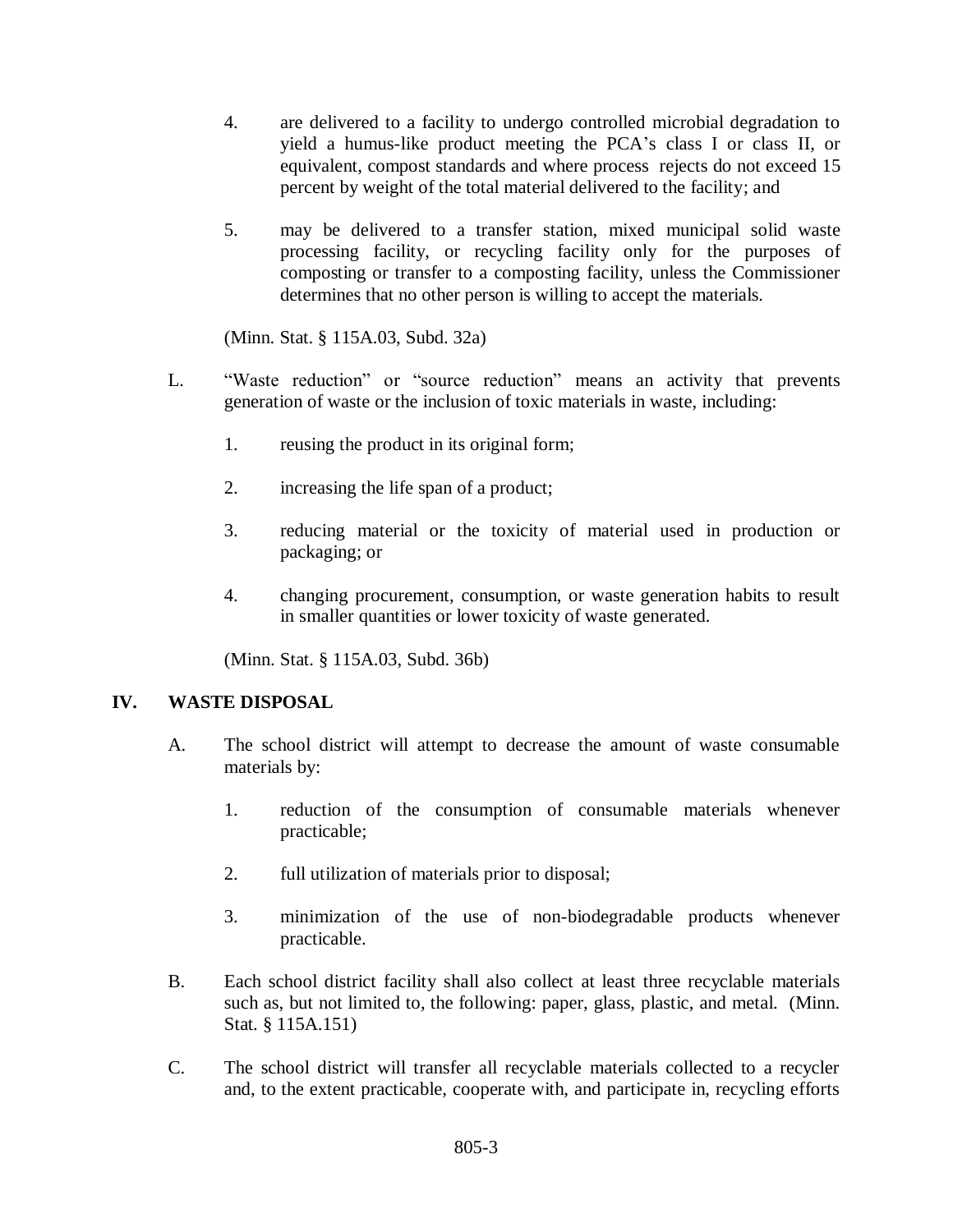being made by the city and/or county where the school district is located. (Minn. Stat. § 115A.151)

- D. Prior to entering into a contract for the management of mixed solid waste, the school district will determine whether the disposal method provided for in the contract is equal to or better than the waste management practices currently employed in the county or district plan in the county where the school district is located and whether the contract is consistent with the solid waste plan. If the waste management method provided for in the contract is ranked lower than the waste management practices employed by the county or district, the school district will:
	- 1. determine the potential liability to the school district and its taxpayers for managing waste in this manner;
	- 2. develop and implement a plan for managing the potential liability; and
	- 3. submit the information in (1) and (2) above to the PCA.

If the contract is inconsistent with the county plan or if the school district's waste management activities are inconsistent with the county plan, the school district should obtain the consent of the district prior to entering into a binding contract or developing or implementing inconsistent solid waste management activities. (Minn. Stat. § 115A.46, Subd. 5; Minn. Stat. § 115A.471; Minn. Stat. § 458D.07, Subd. 4)

- E. The school district may not knowingly place motor oil, brake fluid, power steering fluid, transmission fluid, motor oil filters, or motor vehicle antifreeze, (other than small amounts of antifreeze contained in water used to flush the cooling system of a vehicle after the antifreeze has been drained and does not include de-icer that has been used on the exterior of a vehicle) in or on:
	- 1. Solid waste or solid waste management facilities other than a recycling facility or household hazardous waste collection facility;
	- 2. the land unless approved by the PCA; or
	- 3. the waters of the state, an individual sewage treatment system, or in a storm water or waste water collection or treatment system unless:
		- a. permitted to do so by the operator of the system and the PCA;
		- b. the school district generates an annual average of less than 50 gallons of waste motor vehicle antifreeze per month; and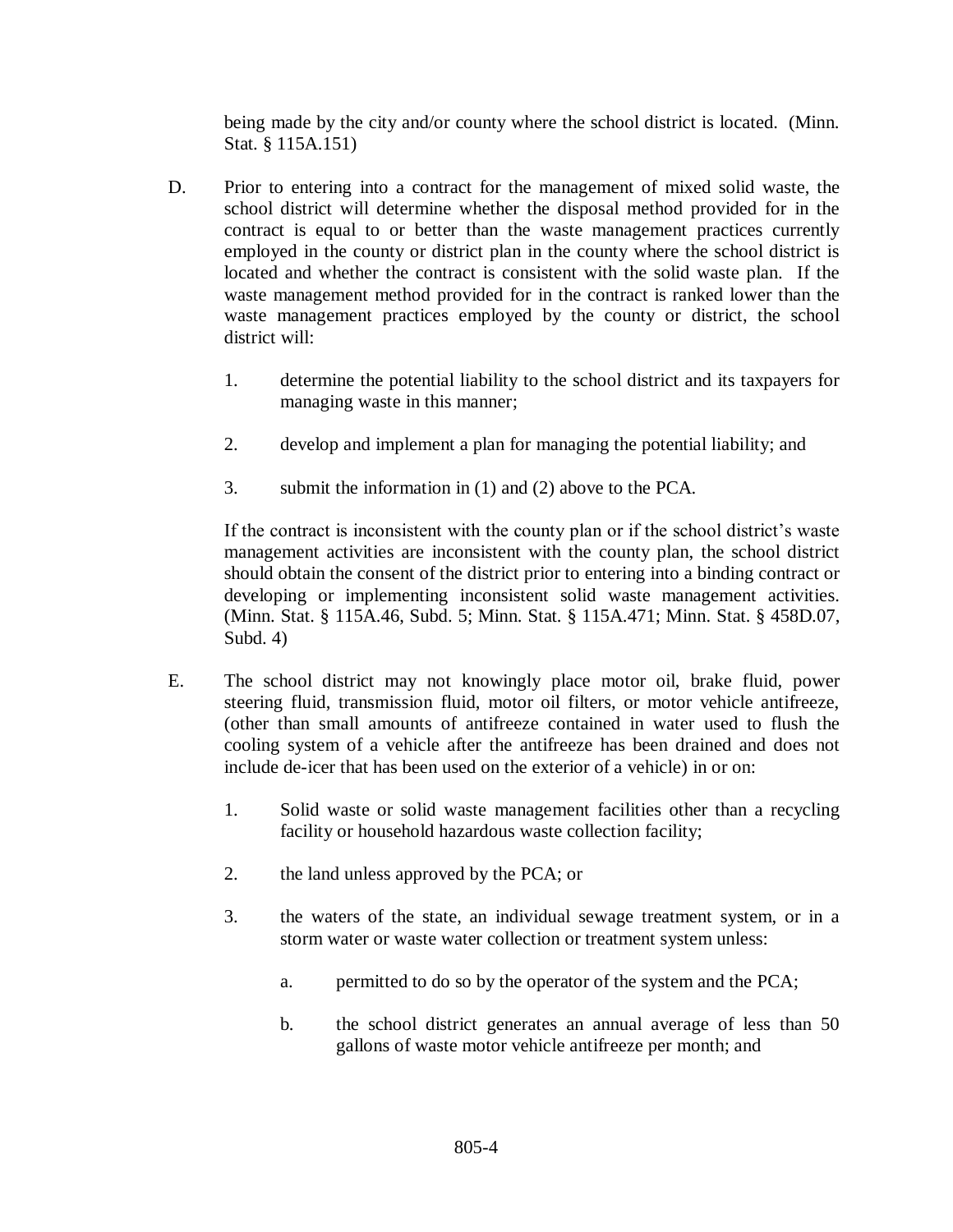c. the school district keeps records of the amount of waste antifreeze generated, maintains these records on site and makes the records available for inspection for a minimum of three years following generation of the waste antifreeze.

(Minn. Stat. § 115A.916)

- F. The school district may not place mercury or a thermostat, thermometer, electric switch, appliance, gauge, medical or scientific instrument, fluorescent or highintensity discharge lamp, electric relay, or other electrical device from which the mercury has not been removed for reuse or recycling:
	- 1. in solid waste; or
	- 2. in a wastewater disposal system.

(Minn. Stat. § 115A.932, Subd. 1(a))

- G. The school district may not knowingly place mercury or a thermostat, thermometer, electric switch, appliance, gauge, medical or scientific instrument, fluorescent or high-intensity discharge lamp, electric relay, or other electrical device from which the mercury has not been removed for reuse or recycling:
	- 1. in a solid waste processing facility; or
	- 2. in a solid waste disposal facility.

(Minn. Stat. § 115A.932, Subd. 1(b))

- H. The school district will recycle a fluorescent or high-intensity discharge lamp by delivery of the lamp to a lamp recycling facility or to a facility that collects and stores lamps for the purpose of delivering them to a lamp recycling facility, including, but not limited to, a household hazardous waste collection or recycling facility, retailer take-back and utility provider program sites, or other sites designated by an electric utility under Minn. Stat. § 216B.241, Subds. 2 and 4. (Minn. Stat. § 115A.932, Subd. 1(c))
- I. The school district may not place a lead acid battery in mixed municipal solid waste or dispose of a lead acid battery. The school district also may not place in mixed municipal solid waste a dry cell battery containing mercuric oxide electrode, silver oxide electrode, nickel-cadmium, or sealed lead-acid that was purchased for use or used by the school district. The school district also may not place in mixed municipal solid waste a rechargeable battery, a rechargeable battery pack, a product with a non-removable rechargeable battery, or a product powered by rechargeable batteries or rechargeable battery pack, from which all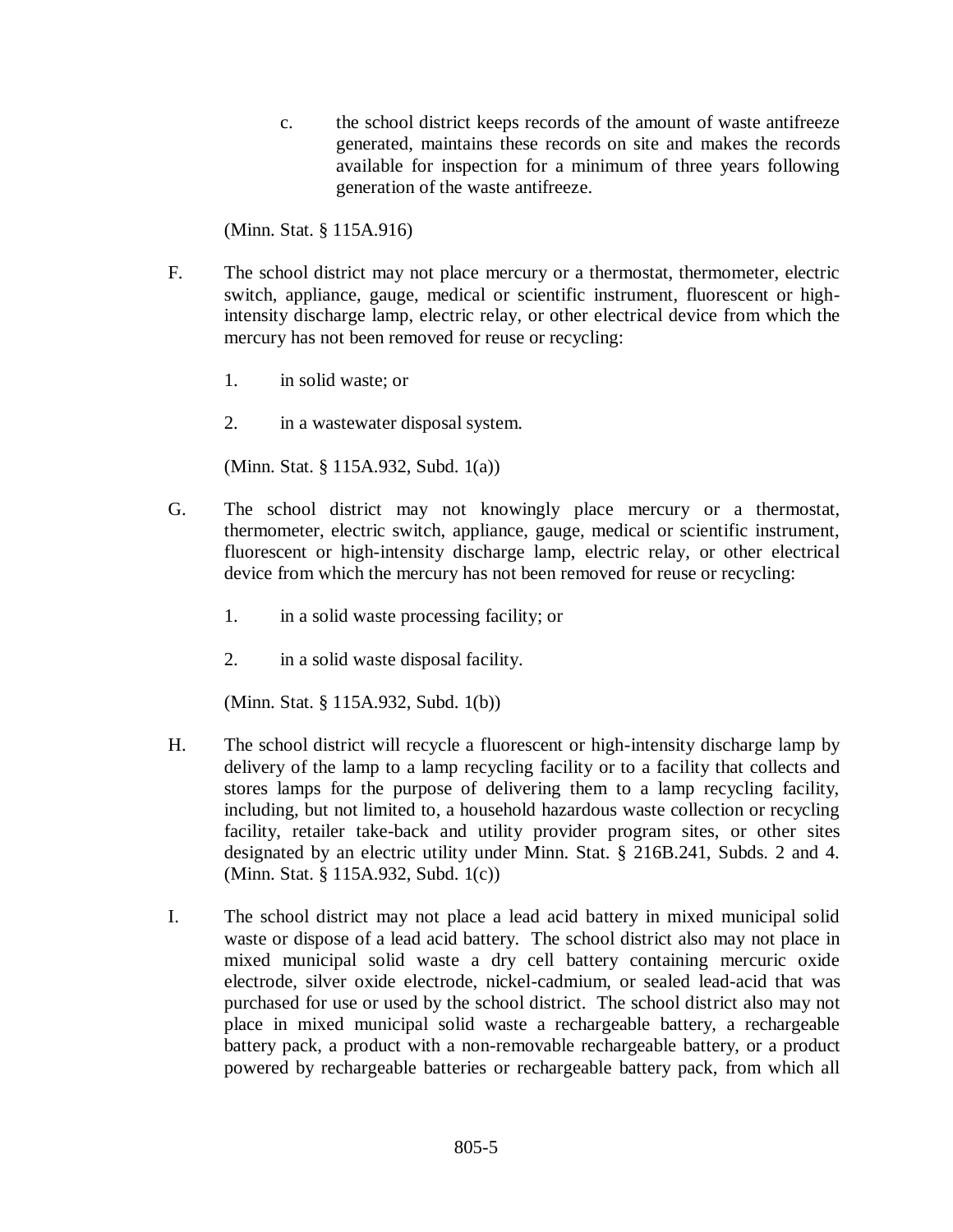batteries or battery packs have not been removed. (Minn. Stat. § 115A.915; Minn. Stat. § 115A.9155, Subd. 1; Minn. Stat. § 115A.9157, Subd. 2)

- J. The school district may not place yard waste:
	- 1. in mixed municipal solid waste;
	- 2. in a disposal facility; or
	- 3. in a resource recovery facility, except for the purposes of reuse, composting, or co-composting; or
	- 4. in a plastic bag unless exempt as specified in Minn. Stat. § 115A.931(c), (d), or (e).

(Minn. Stat. § 115A.931)

- K. The school district may not place a telephone directory:
	- 1. in solid waste;
	- 2. in a disposal facility; or
	- 3. in a resource recovery facility, except a recycling facility.

(Minn. Stat. § 115A.951, Subd. 2)

- L. The school district may not:
	- 1. place major appliances in mixed municipal solid waste; or
	- 2. dispose of major appliances in or on the land or in a solid waste processing or disposal facility.

(Minn. Stat. § 115A.9561)

- M. The school district may not place in mixed municipal solid waste an electronic product containing a cathode-ray tube. (Minn. Stat. § 115A.9565)
- N. The school district, on its own or in cooperation with others, may implement a program to collect, process, or dispose of household batteries. The school district may provide financial incentives to any person, including public or private civic groups, to collect the batteries. (Minn. Stat. § 115A.961, Subd. 3)

### **V. PROCUREMENT OF RECYCLED COMMODITIES AND MATERIALS**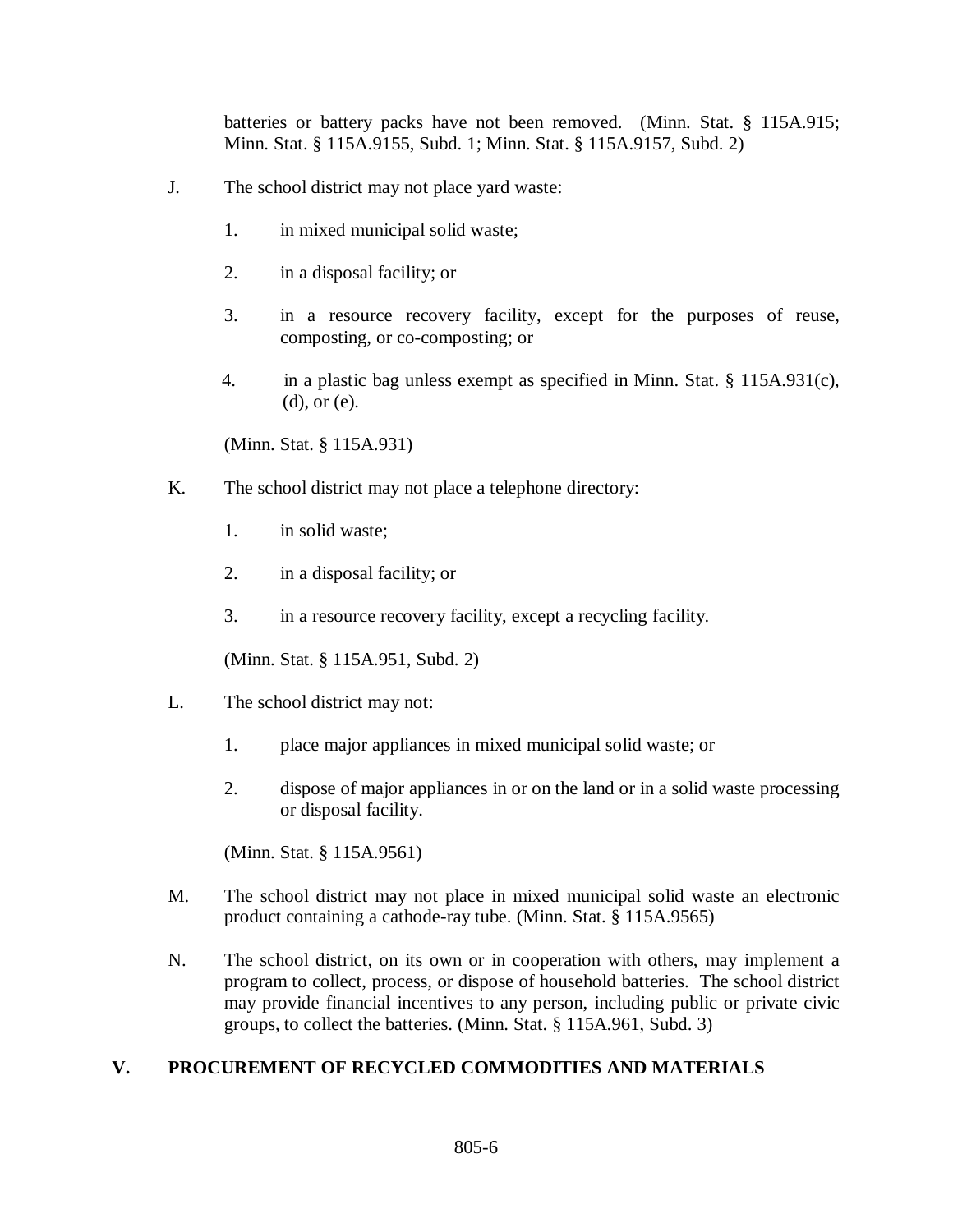- A. When practicable and when the price of recycled materials does not exceed the price of non-recycled materials by more than 10 percent, the school district may purchase recycled materials. In order to maximize the quantity and quality of recycled materials purchased, the school district may also use other appropriate procedures to acquire recycled materials at the most economical cost to the school district. (Minn. Stat. § 16C.073, Subd.3(a))
- B. When purchasing commodities and services, the school district will apply and promote waste management practices with special emphasis on the reduction of the quantity and toxicity of materials in waste. (Minn. Stat. § 16C.073, Subd. 3(b))
- C. Whenever practicable, the school district will:
	- 1. purchase uncoated copy paper, office paper, and printing paper unless the coated paper is made with at least 50 percent postconsumer material;
	- 2. purchase recycled content copy paper with at least 30 percent postconsumer material by weight; and purchase office and printing paper with at least 10 percent postconsumer material by weight;
	- 3. purchase paper which has not been dyed with colors, excluding pastel colors;
	- 4. purchase recycled content copy, office, and printing paper that is manufactured using little or no chlorine bleach or chlorine derivatives;
	- 5. use reusable binding materials or staples and bind documents by methods that do not use glue;
	- 6. use soy-based inks;
	- 7. purchase printer or duplication cartridges that:
		- a. ave 10 percent post-consumer material; or
		- b. are purchased as remanufactured; or
		- c. are backed by a vendor-offered program that will take back the printer cartridges after their useful life, ensure that the cartridges are recycled, and comply with the definition of recycling in Minn. Stat. § 115A.03, Subd. 25b;
	- 8. produce reports, publications, and periodicals that are readily recyclable;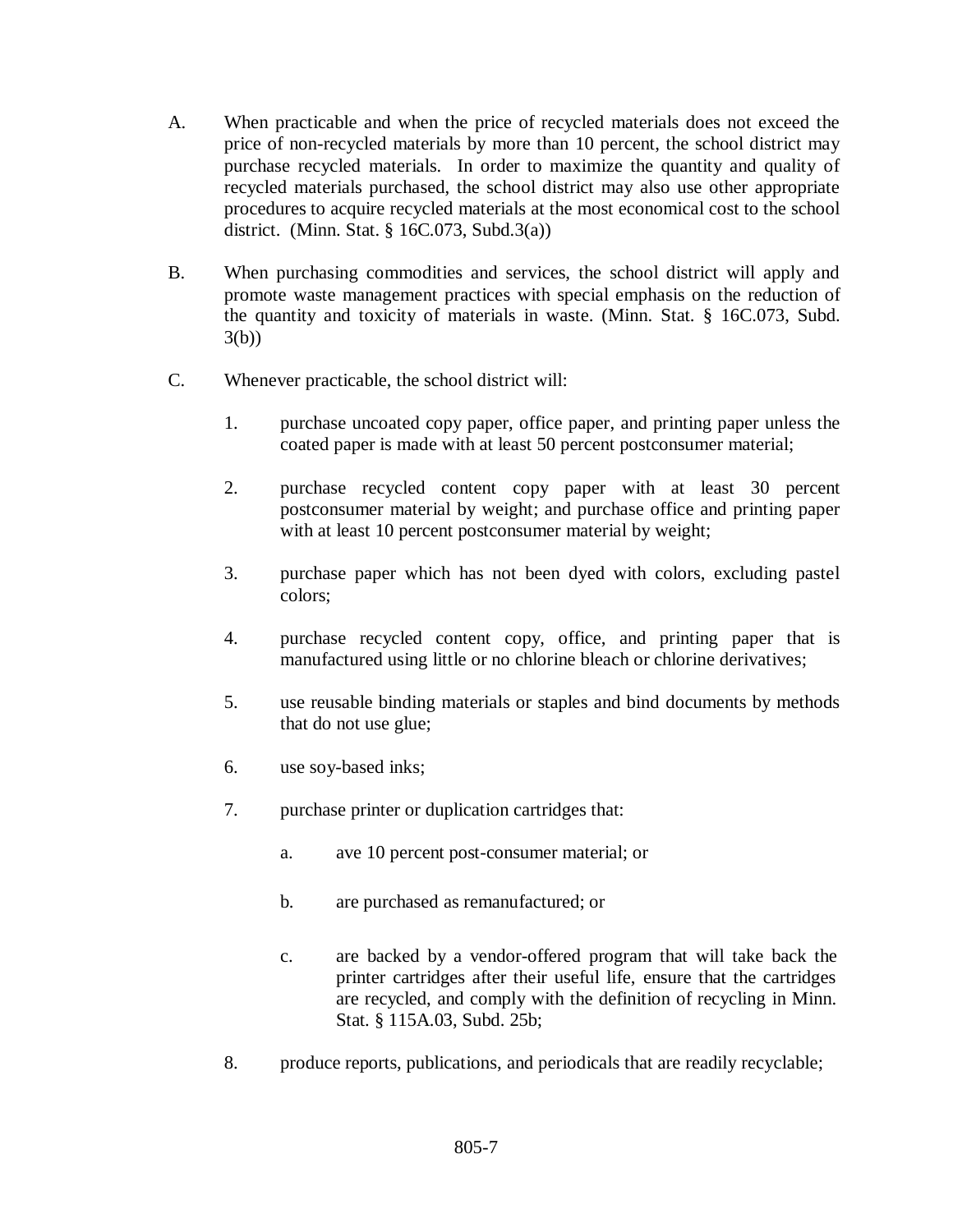- 9. purchase paper which has been made on a paper machine located in Minnesota;
- 10. print documents on both sides of the paper where commonly accepted publishing practices allow.

(Minn. Stat. § 16C.073, Subd. 2)

- D. The school district may not use a specified product included on the prohibited list published in the State Register. (Minn. Stat. § 115A.9651)
- E. In developing bid specifications, the school district will consider the extent to which a commodity or product is durable, reusable or recyclable, and marketable through applicable local or regional recycling programs and the extent to which the commodity or product contains postconsumer material. (Minn. Stat. § 16C.073, Subd. 3(b))
- F. When a project involves the replacement of carpeting, the school district may require all persons who wish to bid on the project to designate a carpet recycling company in their bids. (Minn. Stat. § 16C.073, Subd. 3(b))

# **VI. OTHER**

The policy of the school district is to actively advocate, where appropriate, for resource conservation practices to be adopted at the local, regional, and state levels.

| <b>Legal References:</b> | Minn. Stat. § 16C.073 (Purchase and Use of Paper Stock; Printing)       |
|--------------------------|-------------------------------------------------------------------------|
|                          | Minn. Stat. § 115A.03 (Definitions)                                     |
|                          | Minn. Stat. § 115A.15 (State Government Resource Recovery)              |
|                          | Minn. Stat. § 115A.151 (State and Local Facilities)                     |
|                          | Minn. Stat. § 115A.46 (Requirements)                                    |
|                          | Minn. Stat. § 115A.471 (Public Entities; Management of Solid Waste)     |
|                          | Minn. Stat. § 115A.915 (Lead Acid Batteries; Land Disposal Prohibited)  |
|                          | Minn. Stat. § 115A.9155 (Disposal of Certain Dry Cell Batteries)        |
|                          | Minn. Stat. § 115A.9157 (Rechargeable Batteries and Products)           |
|                          | Minn. Stat. § 115A.916 (Motor Vehicle Fluids and Filters; Prohibitions) |
|                          | Minn. Stat. § 115A.931 (Yard Waste Prohibition)                         |
|                          | Minn. Stat. § 115A.932 (Mercury Prohibition)                            |
|                          | Minn. Stat. § 115A.951 (Telephone Directories)                          |
|                          | Minn. Stat. § 115A.9561 (Major Appliances)                              |
|                          | Minn. Stat. § 115A.9565 (Cathode-Ray Tube Prohibition)                  |
|                          | Minn. Stat. § 115A.961, Subd. 3 (Household Batteries; Collection,       |
|                          | Processing, and Disposal)                                               |
|                          | Minn. Stat. § 115A.9651 (Listed Metals in Specified Products,           |
|                          | Enforcement)                                                            |
|                          |                                                                         |